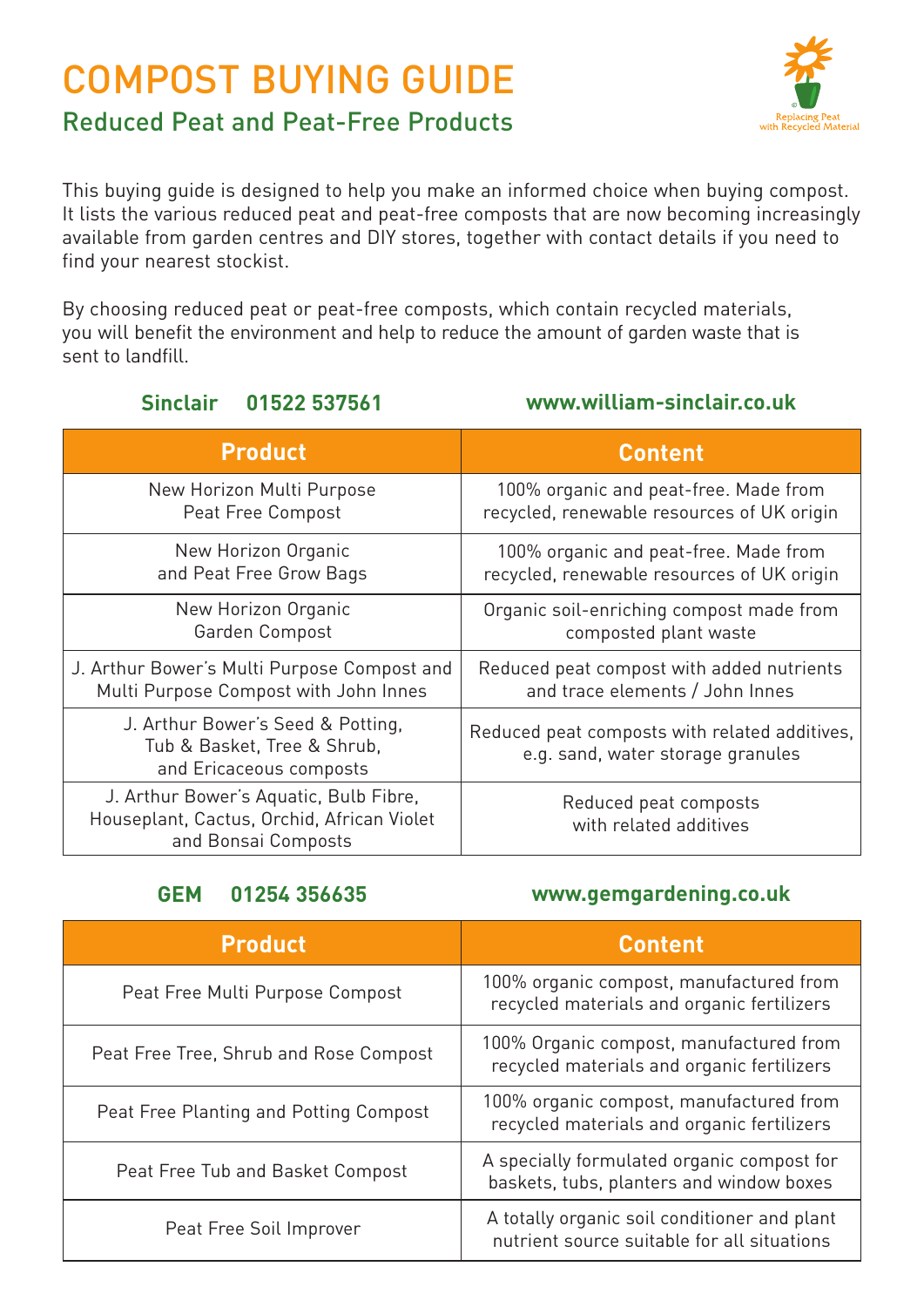### **Westland 0288 7727500 www.westlandhorticulture.com**

| <b>Product</b>                                           | <b>Content</b>                                                                                                 |
|----------------------------------------------------------|----------------------------------------------------------------------------------------------------------------|
| Peat Free Multi Purpose Compost<br>with added John Innes | Peat-free compost with<br>added John Innes                                                                     |
| Organic Multi Purpose Compost                            | Reduced peat compost, produced using a<br>blend of composted bark and peat, enriched<br>with organic nutrients |
| Organic Garden Compost                                   | A blend of composted bark<br>and farmyard manure                                                               |

### **Scotts 0871 2205353 www.scottsukonline.com**

| <b>Product</b>                           | <b>Content</b>                                                                      |
|------------------------------------------|-------------------------------------------------------------------------------------|
| Levington Natures Way Multi Purpose      | Peat-free compost made from recycled and                                            |
| Peat Free Compost                        | natural materials originating from or in the UK                                     |
| Levington Natures Way Hanging Basket and | A combination of recycled bark (20%) and peat.<br>A natural product with a blend of |
| <b>Container Reduced Peat Compost</b>    | balanced nutrients                                                                  |
| Levington Natures Way Multi              | A combination of recycled bark                                                      |
| Purpose Reduced Peat Compost             | (20% and peat)                                                                      |

### **B&Q www.diy.com**

| <b>Product</b>                     | <b>Content</b>                                         |
|------------------------------------|--------------------------------------------------------|
| Peat Free Multi Purpose Compost    | 100% organic and peat-free                             |
| Peat Free Grow Bags                | 100% organic and peat-free                             |
| Reduced Peat Multi Purpose Compost | A blend of composted recycled bark<br>$(15%)$ and peat |
| Reduced Peat Grow Bags             | A blend of composted recycled bark<br>$(15%)$ and peat |

## **Focus www.focusdiy.co.uk**

| <b>Product</b>                                       | <b>Content</b>                                             |
|------------------------------------------------------|------------------------------------------------------------|
| Peat Free Multi Purpose Compost                      | Made from composted bark and<br>completely free of peat    |
| Peat Free Grow Bags                                  | Made from composted bark and<br>completely free of peat    |
| Multi Purpose Compost                                | Contains 85% peat,<br>10% composted bark and 5% wood fibre |
| Tubs & Baskets and<br>Ericaceous Composts; Grow Bags | Contains 90% peat from Ireland and<br>10% composted bark   |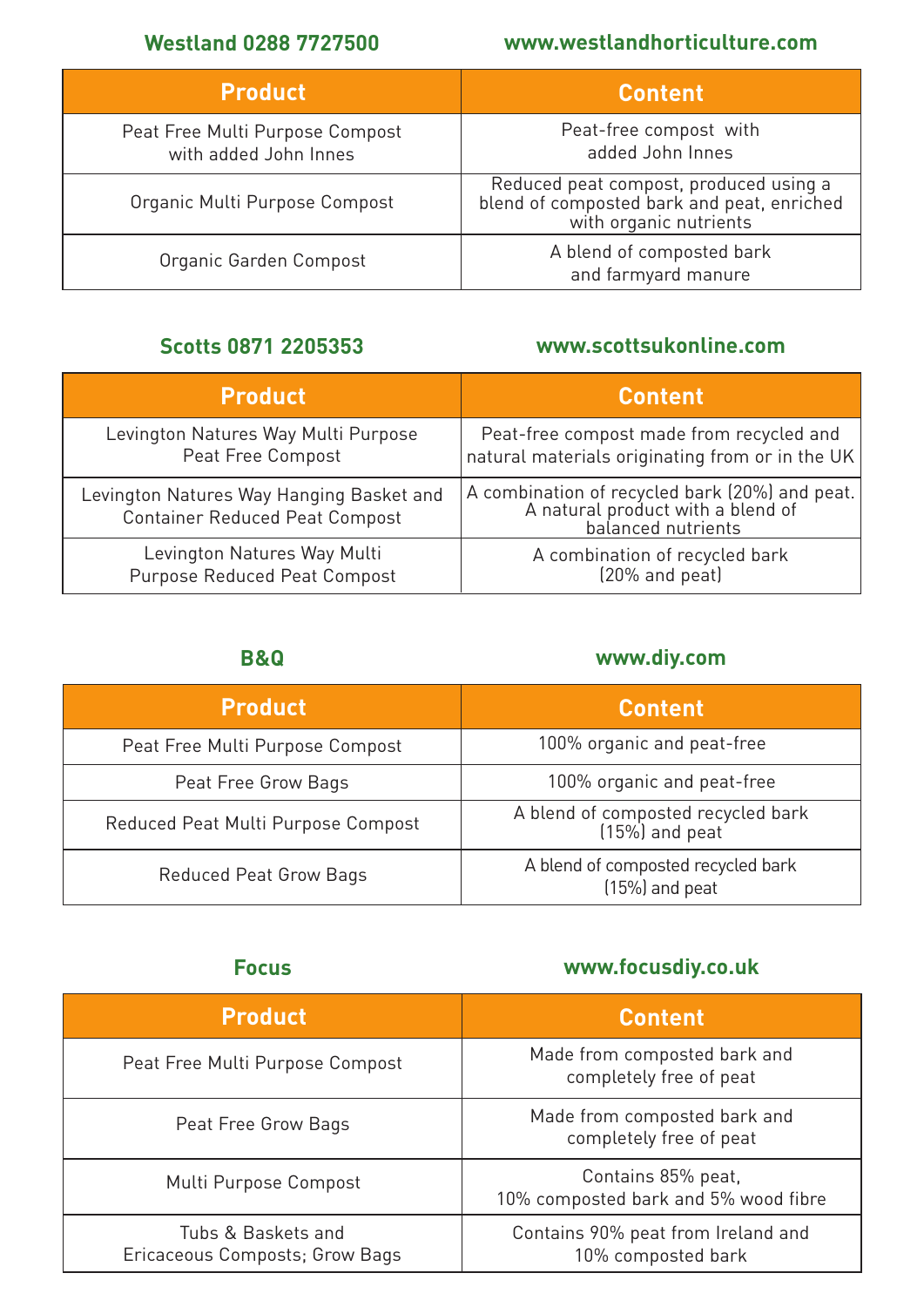### **Homebase www.homebase.co.uk**

| <b>Product</b>                                                                 | <b>Content</b>                          |
|--------------------------------------------------------------------------------|-----------------------------------------|
| Peat Free Multi Purpose Compost                                                | 100% peat-free compost                  |
| Peat Free Grow Bags                                                            | 100% peat-free compost                  |
| Multi Purpose Container & Hanging Basket,<br>and Ericaceous Compost; Grow Bags | All composts named are reduced<br>peat. |

### **Bulrush Horticulture 02879 386555 www.bulrush.co.uk**

| <b>Product</b>                                              | <b>Content</b>                                                                      |
|-------------------------------------------------------------|-------------------------------------------------------------------------------------|
| Sunrise Peat Free Compost - Pot Plant Grade                 | General purpose compost with higher nutrient<br>input for growing on bedding plants |
| Sunrise Peat Free Compost - Bedding Grade                   | General purpose compost                                                             |
| Sunrise Peat Free Compost -Seed and<br><b>Cutting Grade</b> | Propagating compost with a long acting<br>nutrient content                          |
| Reduced Peat Propagating Mix                                | Propagating compost                                                                 |

# **White Moss 0151 5472979 www.whitemoss.co.uk**

| <b>Product</b>                                                                                                                           | <b>Content</b>                                                                                                                                        |
|------------------------------------------------------------------------------------------------------------------------------------------|-------------------------------------------------------------------------------------------------------------------------------------------------------|
| New Life - Peat Free Multi<br>Purpose Compost                                                                                            | 100% peat-free, made with a blend of composted<br>matter, including recycled green material,<br>containing all the nutrients to promote strong plants |
| New Life - Peat Free Soil Improver                                                                                                       | 100% peat-free, made with a blend of composted<br>matter, including recycled green material.<br>containing all the nutrients to promote strong plants |
| New Life - Reduced Peat Multi<br>Purpose compost                                                                                         | Includes 50% non-peat product made from a<br>blend of composted matter including recycled<br>green material                                           |
| Richmoor/Cromwell Multi-Purpose, Potting,<br>Seed, Ericaceous, Tree, Shrub & Rose, Hanging<br>Basket and House Plant Composts; Grow Bags | All Richmoor/Cromwell products contain<br>25% non peat products, a blend of composted<br>matter and recycled green material                           |

# **ASB Greenworld 01406 350167 www.asbgreenworld.co.uk**

| <b>Product</b>                          | <b>Content</b>                                         |
|-----------------------------------------|--------------------------------------------------------|
| Peat Free Compost                       | 100% peat-free and contains<br>recycled green material |
| Multi Purpose Compost and Multi Purpose | Minimum 40% peat-free and contains                     |
| Compost with John Innes                 | recycled green material                                |
| Hanging Basket, Seed & Cutting, and     | Minimum 40% peat-free and contains                     |
| Ericaceous Composts; Grow Bags          | recycled green material                                |